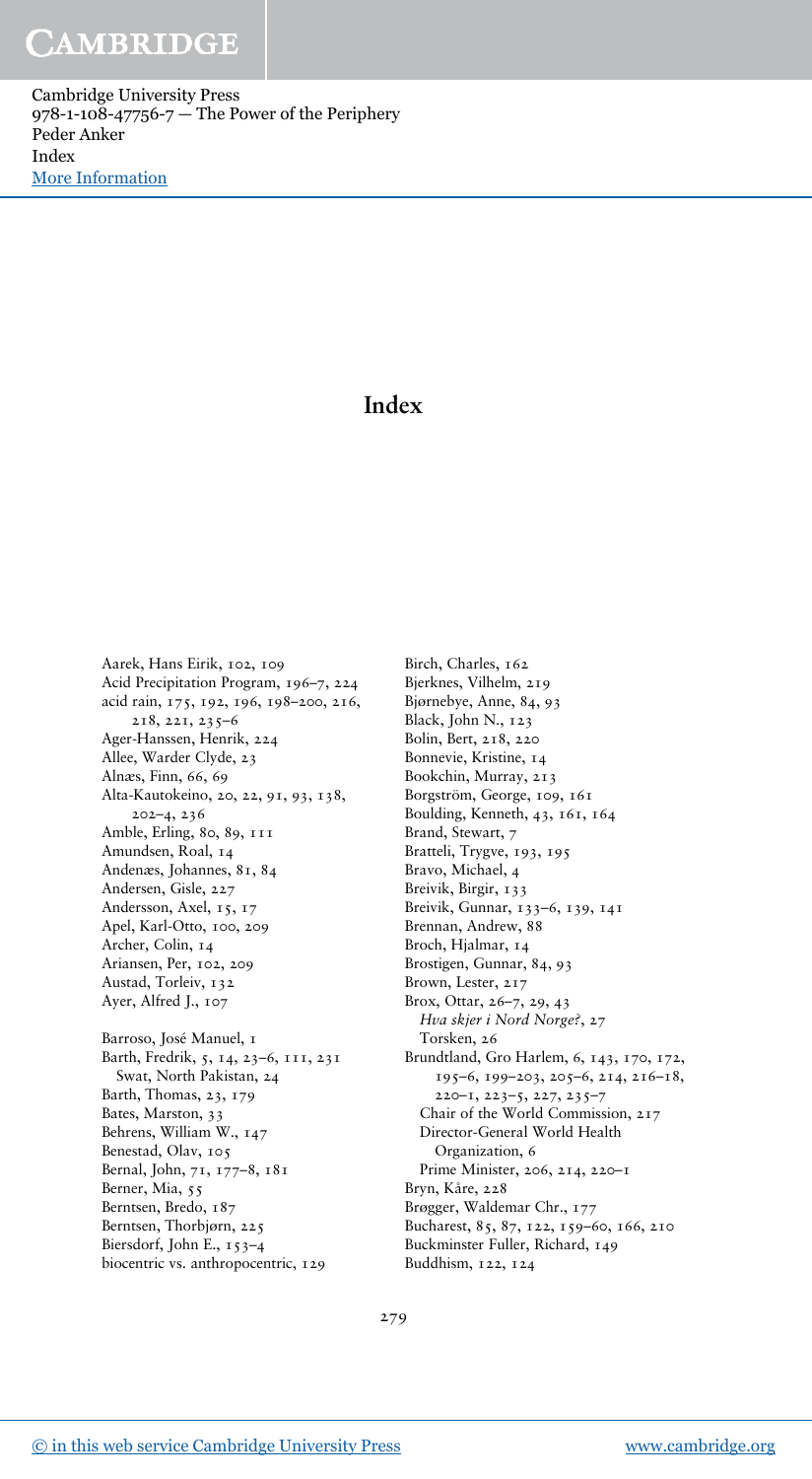Cambridge University Press 978-1-108-47756-7 — The Power of the Periphery Peder Anker Index [More Information](www.cambridge.org/9781108477567)

#### 280 *Index*

Bugge, Hans Christian, 217, 223 Bush, Vannevar, 145–7 Callicott, J. Baird, 214 Carson, Rachel, 5, 32–3, 38, 147, 232 Ceauşescu, Nicolae, 87, 160–1 Center for International Climate Environmental Research, Oslo, 223–4, 227 Center Party, 89 Centre for Development and the Environment, 222–3 Christian Democratic Party, 129, 133 Ciplea, Licinius, 86–7 Cittadino, Eugene, 23 Clark, Stephen R. L., 99 Clean Development Mechanism, 228, 238 climate change, 1, 28, 174, 176, 203, 218–19, 222, 224–7, 229, 235–7, 239 Club of Rome, 85–6, 147, 150–1, 159, 161, 166, 172 Coen, Deborah, 197 Cold War, 3, 5, 15, 18–19, 27, 57, 65, 81, 84–5, 89, 92, 101, 122, 128, 138, 145, 150, 160, 164, 172, 182, 184, 203–4, 226–7, 230, 236, 240 Commoner, Barry, 73 Communist Party, 160, 177 Conservative Party, 136 Convention on Biological Diversity, 228 Cousteau, Jacques-Yves, 34 cross-country skiing, 10, 12, 61, 118 Dahl, Eilif, 34–6, 38–40, 55, 82, 167, 189–91, 193, 196–7, 199, 201, 217 acid buffer capacity, 191 acid rain, 191 Rondane, 36 Dammann, Erik, 17 Davidson, Donald, 99 Dawkins, Richard, 115, 144 DDT pollution, 33, 147, 193 Deep Ecologists, 6, 64, 75, 80, 82, 85, 88–9, 91–2, 94, 99–100, 103–4, 107, 111, 119–20, 122, 146, 167–8, 187, 197, 203–5, 207, 209, 212–13, 215–16, 219–20, 224, 226, 230, 234–5, 237

Samarbeidsgruppa for natur- og miljøvern, 64

Deep Ecology, 5, 74, 77, 85, 87–8, 90, 97–9, 115, 120–1, 123–4, 142, 206, 209–12, 216, 223, 233–4, 236 Derr, Thomas Sieger, 130, 159 Det Norske Veritas, 228 Devall, Bill, 210 Dordick, Herbert, 155 Douglas, Neil, 154 Dovland, Harlad, 228 Drengson, Alan R., 211, 216 Dubos, René, 19 Dunker, Henning, 109 Earth First!, 203, 210–12, 236 Earth Summit, 5, 202, 224, 228, 236 ecology, 5–6, 16, 23–5, 31–3, 35, 37–8, 41–2, 49, 51–2, 60, 64, 69–71, 78, 80, 88–9, 96–7, 101–2, 104, 106, 111–14, 122–4, 128–9, 131–2, 135, 141, 164, 166, 182, 185, 189, 193, 205, 209–10, 213, 215, 223, 231–2, 236 ecophilosophy, 3, 46, 50–1, 80, 88, 93–4, 96, 100, 105, 111, 124, 126, 128, 130, 134, 204, 212 Ecophilosophy Group, 65, 69, 72–3, 93, 98, 102, 107, 109, 112, 211, 232 Ecopolitical Cooperation Ring, 91, 203 eco-politics, 3, 43, 111, 135 ecoreligion, 3, 88, 125, 133, 135, 137, 140–1 eco-theology, 131, 138, 141 Edberg, Rolf, 129 Eden, 16-18, 20, 117, 127, 152, 218, 235-6 Ehrlich, Paul, 74 Ekofisk, 174–5 Elder, Frederic, 129 Elliot, Robert, 99 Environmental Studies, 83–4, 92–4, 99, 101–2, 104, 106–7, 111–12, 114–17, 206–7, 211, 217, 221, 223, 234 Environmental Research Foundation, 207 Environmental Studies Seminar, 116 Enzensberger, Hans Magnus, 28, 89 Tjøme, 28 Eriksen, Reidar, 69, 106 Euratom, 145, 183, 188 European Community, 22, 79, 81, 83–5, 89, 92, 96, 100, 106, 109, 111, 113, 145, 165, 171, 182, 188, 197, 204, 206, 233, 235

European Science Foundation, 224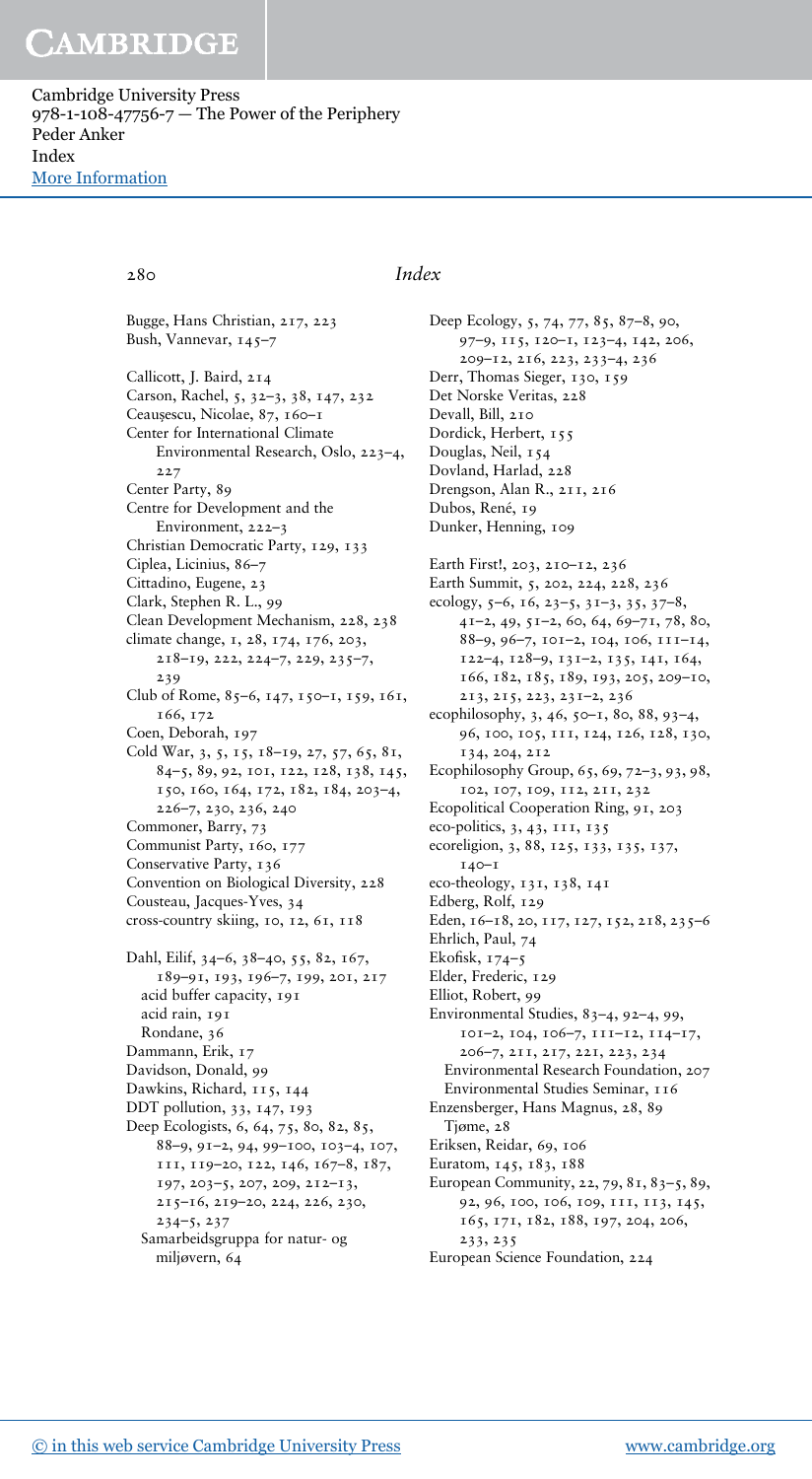Cambridge University Press 978-1-108-47756-7 — The Power of the Periphery Peder Anker Index [More Information](www.cambridge.org/9781108477567)

> European Year for Conservation of Nature, 42 Examen philosophicum, 57, 59, 71, 107, 112, 133, 135–6 Exxon, 175, 185 acid rain, 176 Faarlund, Nils, 44, 52, 60–1, 69, 75, 77–8, 92, 109, 115, 122, 134, 137, 139 Beding (Nepal), 75, 77, 122 free-air-person, 61 Gauri Shankar, 122 Hemsedal, 44, 61 Norwegian Mountaineering School, 44,  $6<sub>T</sub>$ Feyerabend, Paul, 103 Finse, 29–30, 32, 41, 44, 78, 84, 232, 234, 236 fishermen-peasants, 13, 27–8, 70, 78, 106, 214, 230–1, 233, 239 Fleicher, Carl A., 82 Foreman, Dave, 210–12, 216 Forrester, Jay W., 146–7, 149, 154, 156, 171 Fox, Warwick, 216 free-air-life, 10, 61, 78, 230 Freud, Sigmund, 54 Friedman, Milton, 226 Fægri, Knut, 38 Føllesdal, Dagfinn, 58 Galtung, Johan, 6, 57, 62, 65, 85–6, 91, 118, 122, 150, 166, 169, 173 on Gandhi, 57, 65 Peace Research Institute, 85, 91, 122, 150 Garder, Per, 69 George, Poikail, 154 Giæver, Ivar, 222 Gjærevoll, Olav, 40, 165, 194 Glacken, Clarence, 112, 123 Glesne, Ola, 207 Godal, Jon Boyer, 69, 90, 109, 114 Golden Age, 149, 152, 158, 171, 235 Government Pension Fund of Norway, 226, 240 Green New Deal, 4, 240 Green Party, 239 Greenpeace, 214 Grepstad, Jon, 69 Gunleiksrud, Gaute, 132, 138

### *Index* 281

Habermas, Jürgen, 52, 99, 113 Hafslund, 175, 181–2, 189, 192 Haldane, John B. S., 178 Hamsun, Knut, 232 Hanisch, Ted, 224, 227 Hardangervidda, 41, 43, 92, 192, 232, 234 Hare, Kenneth, 219 Harlem, Gudmund, 191, 196 Hauge, Jens Gabriel, 132, 141, 161, 169 Haukeland, Per Ingvar, 119 Hegge, Hjalmar, 67, 69, 82, 109, 113 on Goethe, 113 Heidegger, Martin, 134 Helland, Botolv, 80 Hessen, Dag, 231 Heyerdahl, Liv, 15 Heyerdahl, Thor, 5, 14–17, 19–20, 231 Fatu-Hiva, 14–16, 231 Kon-Tiki expedition, 15 Larvik fjord, 14 Motane, 16-17 oceanic pollution, 18 World Federalist Movement, 19 World Wilderness Congress, 20 World Wildlife Fund, 20 High Mountain Ecology Research Station, 29–30, 84, 232 Hitschmann, Edward, 54 Hoel, Adolf, 177 Hofseth, Paul, 69, 93, 103, 106–7, 109, 116, 217, 221 Hole, Ola, 93 Hollås, Oddmund, 69 Hughes, J. Donald, 99 Huxley, Julian, 56 UNESCO, 56 Hylland, Aanund, 84, 93 Høibraaten, Helge, xii, 13 Høyer, Karl Georg, 69, 80, 91 Ingstad, Anne Stine, 5, 22 L'Anse aux Meadows, 22 Ingstad, Helge, 5, 14, 20–2, 27, 231 Apache Indian Reservation, 21 Chipewyan First Nation, 20 Governor of East Greenland, 21 *Land of Feast and Famine*, 21 Vinland Colony, 22 Institute of Energy Technology, 144 International Biological Program, 6, 31, 37–40, 102, 121, 232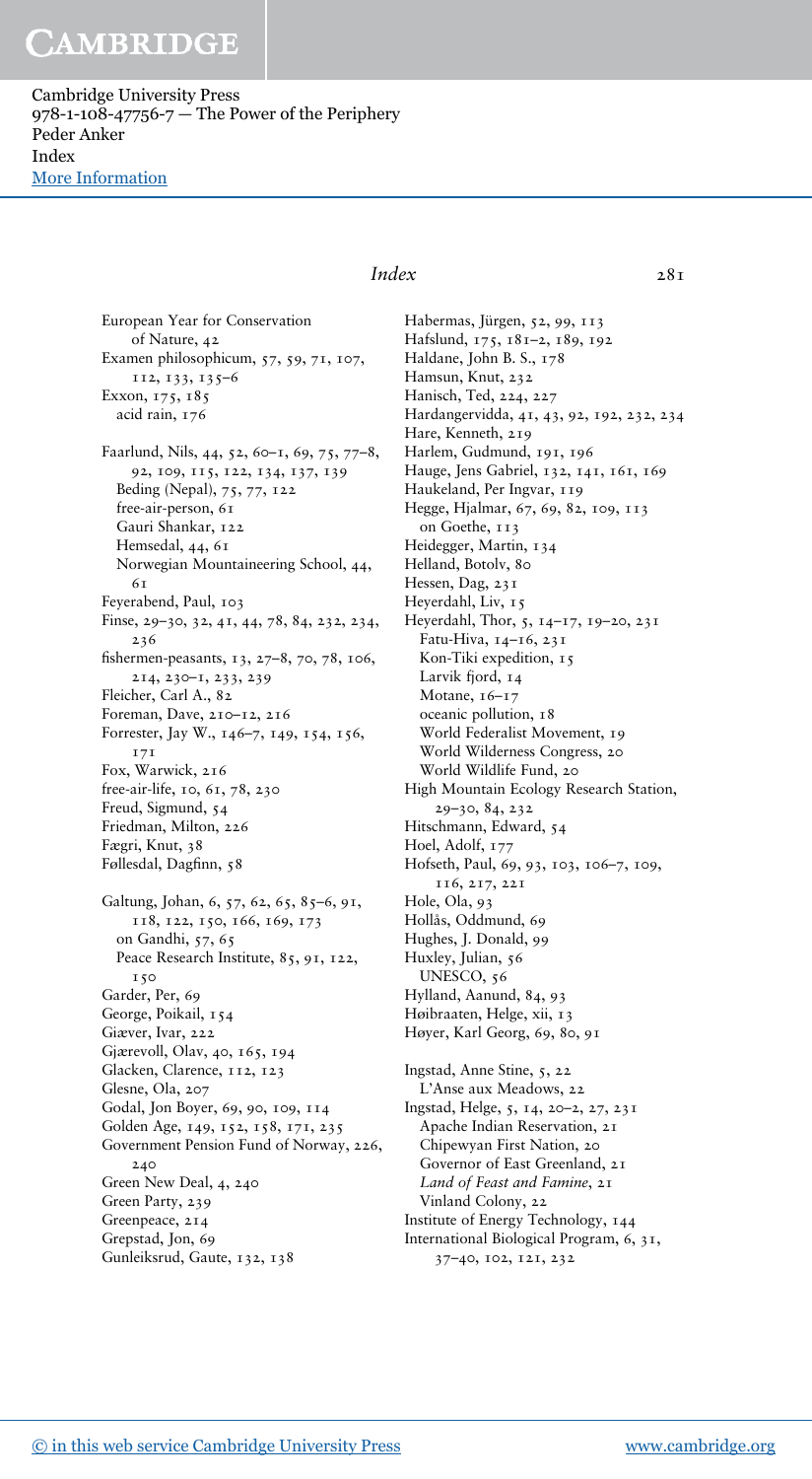Cambridge University Press 978-1-108-47756-7 — The Power of the Periphery Peder Anker Index [More Information](www.cambridge.org/9781108477567)

282 *Index*

Lønning, Inge, 136 Lousley, Cheryl, 220 Lovelock, James, 212, 216

Nilsen, Yngve, 227 Nobel Peace Prize, 1, 3

 $234 - 5$ 

Norgaard, Kari Marie, 239 Norling, Dag, 80 Norsk Hydro, 238

35–6, 173, 177

Norderhaug, Magnar, 42–3, 82, 109, 115

North Sea, 106, 146, 174, 180, 184, 192,

Norwegian Academy of Science and Letters,

Norwegian Agricultural College, 34, 36

International Climate and Forest Initiative, 239 International Institute for Environmental Affairs, 19 Jacobsen, Roy, 232 Jarving, Stein, 63, 90 Jensen, Ole, 128 Johnson, Lawrence E., 216 Jonas, Hans, 100 Kant, Immanuel, 113 Kaul, Dagny, 129 Kettener, Matthias, 100 Keynes, John Maynard, 226 Klein, David, 123–6 Kohler, Robert E., 32 Kroepelin, Bjarne, 15 Krogh, Thomas, 71, 102 Kvaløy Setreng, Sigmund, 52, 60–3, 65–70, 74–8, 80, 82, 84, 88–91, 93, 99–101, 104, 109, 111, 113, 115, 122–6, 128, 139, 185, 204, 207–9, 221, 232 Beding (Nepal), 75–6, 79, 90, 115, 122, 124 Bhutan, 208 Budalen, 207 Gauri Shankar, 122, 124 Industrial Growth Society, 77, 100, 204, 208, 233 Life Necessities Society, 77, 100–1, 204, 207–8, 233 Nagarkot, 63 *Øko-filosofisk fragment*, 99 Labor Party, 11-12, 34, 36, 145, 166, 169, 172, 175, 179, 182–4, 188–9, 191, 193, 195–6, 200, 202–3, 216, 221, 223–6, 229, 235–6 power-socialism, 12, 60, 175, 177, 182,

189, 191, 194, 200 Leach, Edmund, 6, 25 Leifsen, Esben, 211 Leiro, Jostein, 228 Lenin, Vladimir, 60, 177 Leopold, Aldo, 74, 210 Lewin, Kurt, 55 Lied, Finn, 169, 172, 217 Lind, Terje, 93 Lindholm, Magne, 80 Lloyd, Genevieve, 99

#### Lutheranism, 6–7, 11, 101, 119–20, 130, 133, 139, 141, 143–4, 233–4 Maathai, Wangari, 1 Malitza, Mircea, 161 Maoism, 28, 59, 72–3, 78, 90–1, 167 Marcuse, Herbert, 34, 52, 70 Mardøla, 65, 67–70, 74, 79, 82, 100, 109, 120, 124, 126–7, 193, 204, 233 Marstrander, Johan, 69 Martiniussen, Erik, 227 Marx, Karl, xi, 11, 28, 121, 209 Mates, Benson, 56 McGinn, Colin, 99 McHale, John, 86 McKibben, Bill, 4, 240 Mead, Margaret, 150 Meadows, Dennis L., 147 Meadows, Donella H., 147 Ministry of the Environment, 193, 197, 201, 207, 221, 226 Miró, Carmen, 19 Mitman, Gregg, 23 Morgenstierne, Georg, 24 Müller, Paul, 33 Myrdal, Gunnar, 19 Mysterud, Ivar, 42–3, 62, 64, 69, 72, 89, 109, 111, 123–4, 126, 185, 215 Nansen, Fridtjof, 14, 177, 185 NATO, 6, 53, 111, 145, 166, 182, 184, 188 Nature and Humans (seminar), 62, 64, 69, 72, 107–9, 111–12, 114–16, 135–6, 211, 223 Nepal, 63, 75, 78-9, 88, 90, 100, 115, 122, 124, 204, 207–8, 230, 233, 238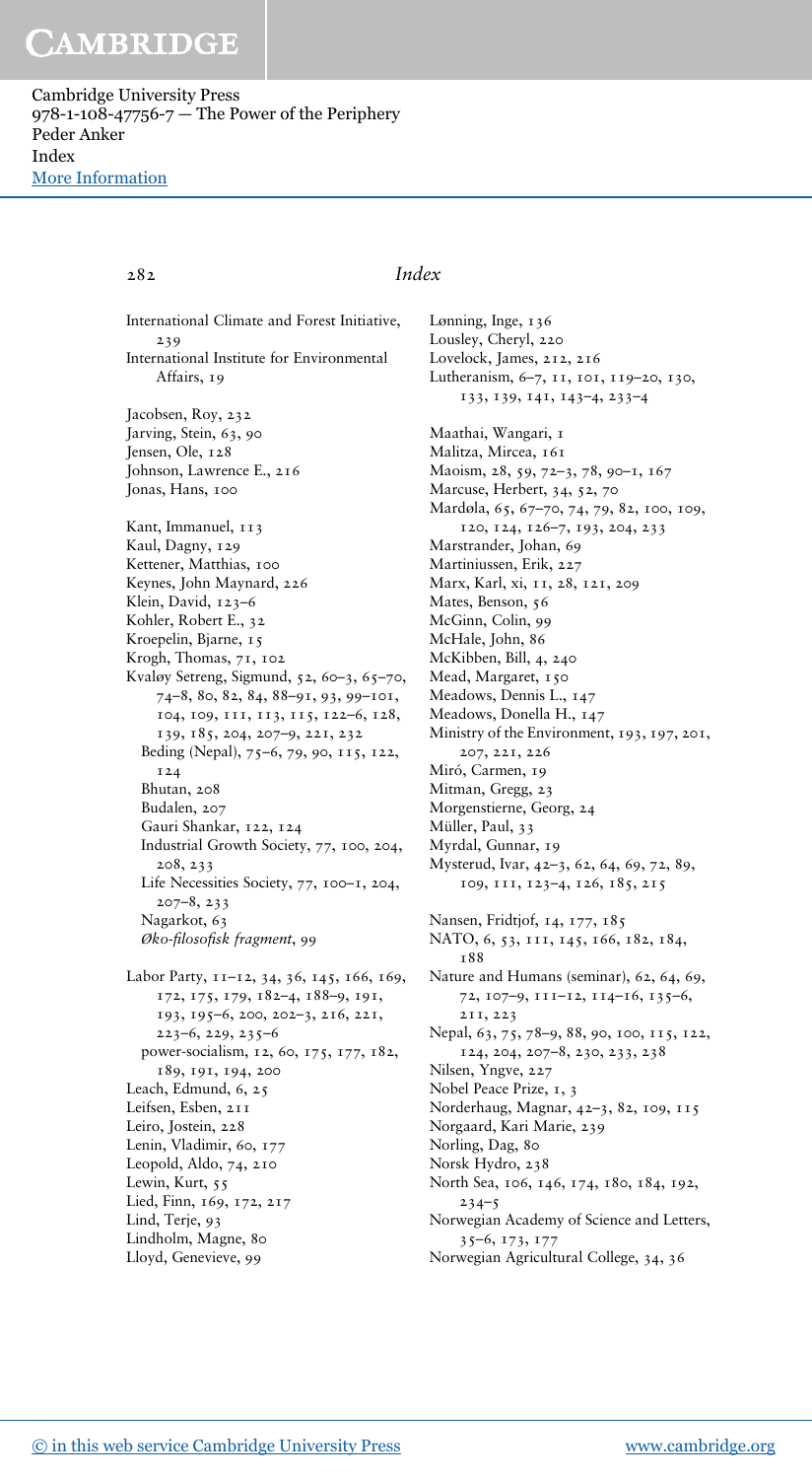Cambridge University Press 978-1-108-47756-7 — The Power of the Periphery Peder Anker Index [More Information](www.cambridge.org/9781108477567)

> Norwegian Alpine Club, 24, 48–9, 53, 57, 60, 64, 71, 78 Norwegian Geographical Society, 48 Norwegian Institute of International Affairs, 37 Norwegian Pollution Council Authority, 189 Norwegian Research Council, 38, 224 Norwegian School of Management, 173 Norwegian School of Sport Sciences, 61, 134, 139 Norwegian School of Theology, 131, 133 Norwegian Society for the Conservation of Nature, 63 Norwegian Trekking Association, 30–1 Norwegian Veterinary School, 132 Næss, Arne, 6, 24, 36, 44–55, 57–62, 64, 66–9, 71–2, 74–5, 77–8, 85, 87–8, 91, 94–9, 101–4, 107, 109, 111–13, 115, 118, 122–6, 129, 136, 139, 166, 169, 173, 185–6, 200, 208–12, 214–16, 221, 223–4, 232 Beding (Nepal), 75, 122 Bhutan, 208–9 on Gandhi, 57, 63, 65, 74, 78, 122 Gauri Shankar, 122 Hallingskarvet Mountain, 44–5, 47, 94, 118, 232 Interpretation and Preciseness, 55 Nagarkot, 63 *Økologi, samfunn og lifsstil*, 98 Skarveredet, 45–6, 48–9  $T = G_2 / (LS + Ås), 49, 95$ Tirich Mir, 48–9, 78, 95 Tvergastein, 46–9, 54, 59–60, 63, 94, 97–8, 211 Vienna Circle, 54, 59 Næss, Else, 47, 54, 59 Næss, Erling, 76 Royal Nepal Shipping, 76 Næss, Siri, 59 Ocasio-Cortez, Alexandria, 4 Odum, Eugene P., 34, 102 Olsen, Harald, 121 Oparin, Alexander, 178 Oslo School of Architecture, 63

Ottar, Brynjulf, 196 acid rain, 196 outdoor life, 10, 20, 23, 29, 32, 40–1, 44, 51, 53, 59, 61, 105, 111, 120, 127, 134, 230

*Og etter oss* ..., 63

### *Index* 283

Paradise, 15, 135 Parmar, Samuel L., 161 PCB pollution, 33 Peccei, Aurelio, 19, 148 Volkswagen Foundation, 148 periphery, 3–4, 6, 25, 40, 46, 70, 75, 92, 131, 134, 230, 232–3, 236, 239–40 Perry, Everett, 154 Phillips Petroleum, 174 pioneer country, 6, 220–1, 223, 225, 229,  $236 - 7$ pollution, 9, 17–19, 28, 33, 42, 67, 71, 80, 87, 91, 93, 102, 106, 120, 137, 147, 151, 162, 166, 175–6, 183, 189–90, 196, 200, 207, 212, 234, 236–8 Promised Land, 164, 218, 229 Quine, Willard Van Orman, 54, 58 Randers, Gunnar, 144–6, 166, 168–9, 183 Randers, Jørgen, 6, 85, 87, 114, 143–7, 149, 151–2, 154, 156, 158, 160, 162, 164, 166–72, 183, 194, 213, 234–6 Conservative Student Union, 146 Resource Policy Group, 167, 169-72 *The Limits to Growth*, 6, 85–6, 114, 143–4, 148–9, 153–6, 159, 161–2, 165–6, 168, 170–1, 194, 234 Reed, Peter, 211, 223 Regan, Tom, 99 Reimers, Eigil, 123–4 Riste, Olav, 3 Rodman, John, 99 Rokkan, Stein, 56 Roll-Hansen, Nils, 42, 65 Rosenqvist, Ivan Th., 36, 55, 111, 146, 168, 173, 176–8, 180–1, 183, 186–8, 191–3, 197, 199–201, 222, 235, 237 Rosseland, Svein, 144 Roszak, Theodore, 150 Rothenberg, David, 211, 223 Rothschild, Rachel, 196, 198 Royal Swedish Academy of Sciences, 33 Rudie, Ingrid, 111 Rudolf Steiner School, 129 Rønnow, Tarjei, 7, 119

Sámi people, 12, 22–3, 202–5, 216, 220, 236 Scharrer, Berta, 35 Schei, Peter Johan, 221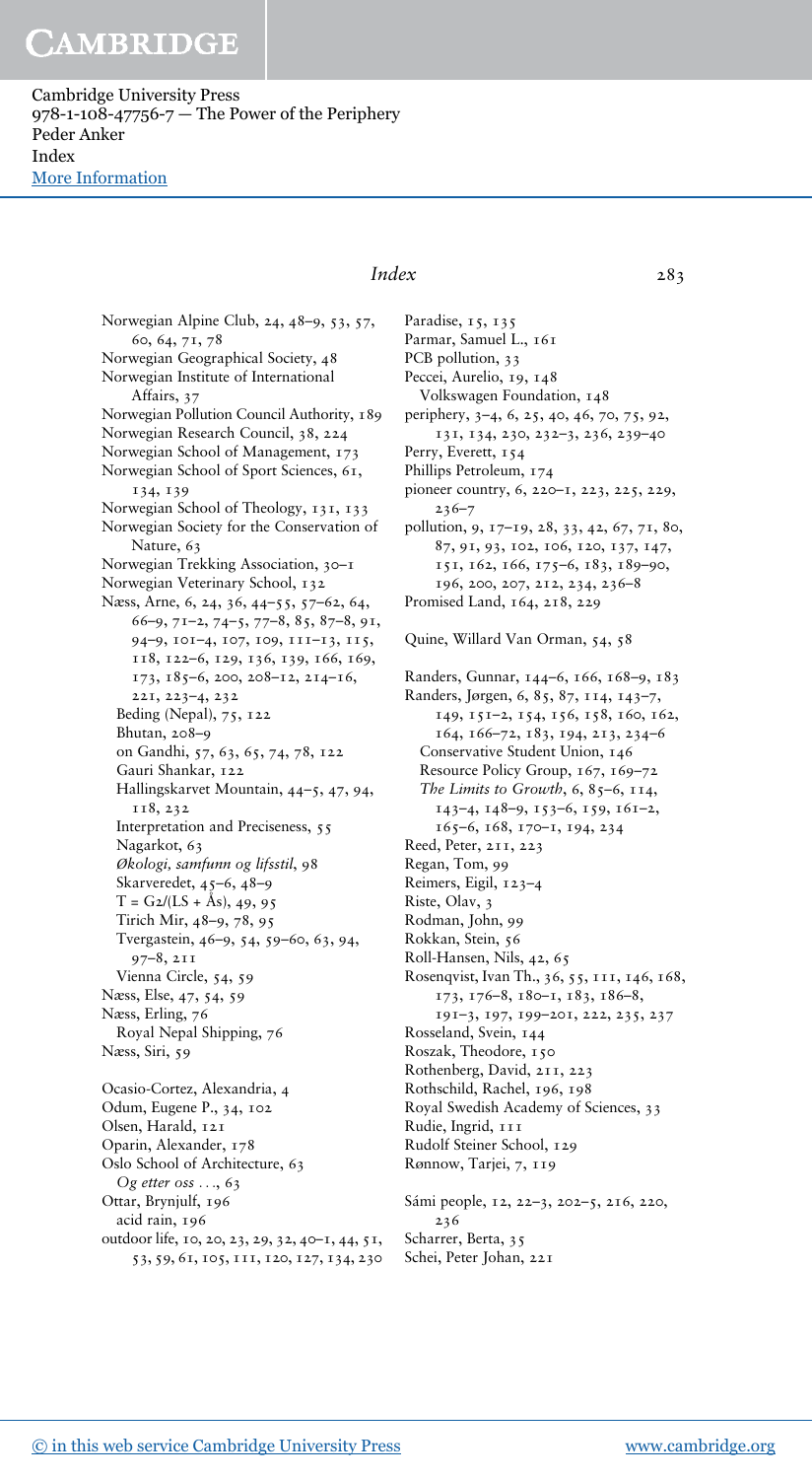Cambridge University Press 978-1-108-47756-7 — The Power of the Periphery Peder Anker Index [More Information](www.cambridge.org/9781108477567)

Schlick, Moritz, 54 scholar-activists, 4, 6–8, 41, 102, 230, 232–3, 239 Schumacher, Ernst F., 159, 210 Sea Shepherd, 214 Seeger, Pete, 81 Semb-Johansson, Arne, 30, 34–5, 37–9, 213 Sessions, George, 210 Shepard, Paul, 210 Sherpa people, 75–8, 88, 90, 95, 122, 204, 233, 236 Singer, Peter, 99 Skattebøl, Lars, 83 Skirbekk, Gunnar, 42, 60, 166, 209 Skjervheim, Hans, 60 Skre, Oddvar, 131, 189–90 acid rain, 131 Skønberg, Sven Erik, 69, 102, 114–15 Slagentangen, 175, 181, 183, 185, 189–91 acid rain, 191 Sletelid, Ragnhild, 69 Sloan School of Management MIT, 146, 157, 169, 234 Smelvær, Svein, 70 Snow, Charles P., 5 Snyder, Gary, 210 Somby, Niillas A., 202, 204–5 Sörlin, Sverker, 4 Spengler, Oswald, 52 Stalin, Joseph, 60, 178 Standing Rock Indian Reservation, 203 Stanley, Matthew, 144 Statoil, 169, 224, 238 Great Australian Bight, 238 steady-state, 27–8, 41–3, 63, 70–1, 76–7, 79, 90, 102, 114, 121, 152, 204, 206,  $232 - 3$ Steineger, Erik, 89–90 Stene, Erna, 70 Stenseth, Nils Christian, 43 Stigen, Anfinn, 111–12 Stivers, Robert, 164 Stoll, Mark S., 119 Stoltenberg, Jens, 1–2, 6, 225–8, 237 Secretary General of NATO, 6 Svalbard Global Seed Vault, 1 United Nations Special Envoy on Climate Change, 6, 237 Stoltenberg, Thorvald, 227 Stone Age, 29, 231

#### 284 *Index*

Stridbeck, Bolof, 216 Strøksnes, Morten A., 231 sustainability, 3, 142, 144, 149, 158, 164, 170–1, 218, 221, 224, 237 sustainable development, 3, 5, 158, 171, 202, 214, 218, 223, 228–9, 235–6 sustainable effort, 156, 171 sustainable society, 143–4, 147, 162–4, 171, 217, 221, 235–6 Svalbard, 1–2, 36, 179 Svalbard Global Seed Vault, 1 Sylivan Routley, Richard, 99 Sæther, Anne Karin, 227 Sætra, Hartvig, 27–9, 43 *Den økopolitiske sosialismen*, 27 eco-politics, 27 Gratangen, 28 Tansley, Arthur G., 35 Taylor, Charles, 99 Thant, U, 18–19 Toffler, Alvin, 153 Tolman, Edward C., 54 Treholt, Thorstein, 196 Tvedt, Terje, 3, 237 Tømte Gård, 123 Uexküll, Jakob von, 52 United Nations, 3, 6, 18–20, 159, 219, 229, 231, 236 United Nations Conference on the Human Environment, 18, 33, 130, 148, 159, 189 United Nations Convention on the Law of the Sea, 18 United Nations Environment Programme, 217–18 United Nations Framework Convention on Climate Change, 228 University of Bergen, 25, 38, 132, 209 University of Oslo, 24, 30, 34–6, 38–9, 47, 55, 58, 64, 81, 88, 92–4, 98, 102, 108, 121, 123, 128, 133–6, 145, 161, 167, 169, 176, 178, 181, 184, 186, 195, 206, 209, 214, 226, 232 Department of Biology, 39, 105 Department of Philosophy, 59, 68, 111, 186, 209 University of Tromsø, 20, 72 University of Trondheim, 209 Ustaoset, 46, 50, 54, 97, 103